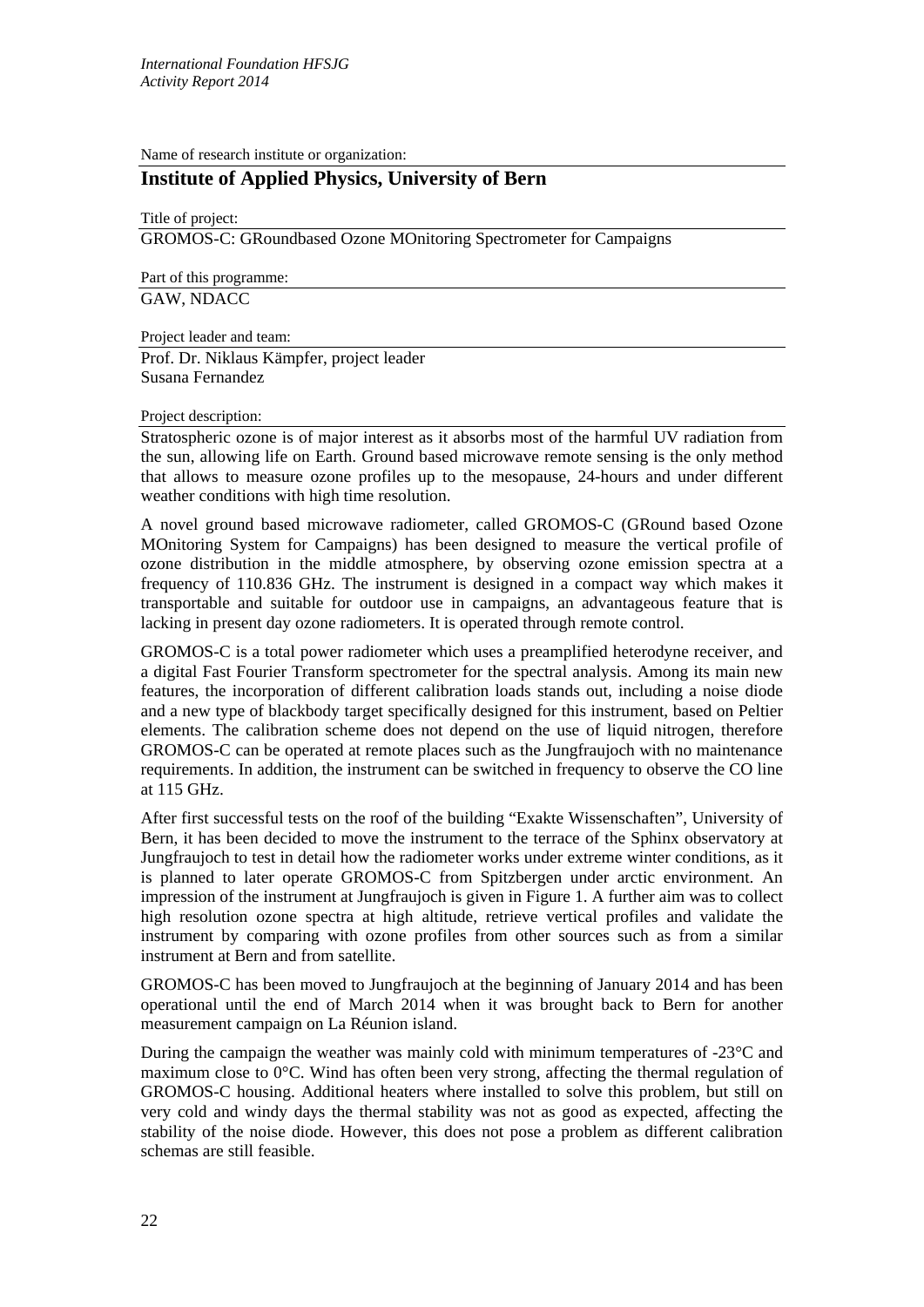

*Figure 1. GROMOS-C on the Sphinx terrace during the Jungfraujoch campaign. 1: Teflon window, 2: Microwave receiver, 3: Calibration targets, 4: Computer and spectrometer.* 

The presence of snow on the microwave window modifies its opacity. This was observed as higher brightness temperatures were measured at zenith than at lower elevations during snowfalls. A system of warm air blown on the surface of the window was designed to solve the snow problem by preventing its deposition on the surface.

The top plot of Figure 2 shows a typical one day ozone spectrum after applying the tropospheric correction. The red line corresponds to the calculated spectrum by the forward model based on the retrieved ozone profile. The bottom plot shows the residuals between the measured and the estimated spectrum. The retrievals have been run for every day, with 30 minutes integration time, from January 15 to March 4. Figure 3 shows the mean volume mixing ratio of ozone for three selected pressure levels and its evolution on time compared to the correspondent satellite measurements of MLS and to the sister radiometer located at Bern.

During a clear period at Jungfraujoch we successfully checked the feasibility of observing also the CO emission line at 115.271 GHz by shifting the LO frequency. CO is mainly present in the mesosphere, where its concentration shows a steep vertical gradient, being very low in the stratosphere. For this reason its emission spectrum results in a very narrow and rather weak broadened line.

It can be concluded that the measurement campaign of GROMOS-C at Jungfraujoch was successful. The validation campaign at Jungfraujoch proved that GROMOS-C can provide ozone profiles in the middle atmosphere, specifically between 23 to 70 km. Comparisons show a very good overall agreement with the NDACC radiometer GROMOS, as well as with MLS profiles. The accordance between the retrievals of GROMOS and GROMOS-C is within 10% at all levels, and with MLS for pressure altitudes between 30 and 0.3 hPa.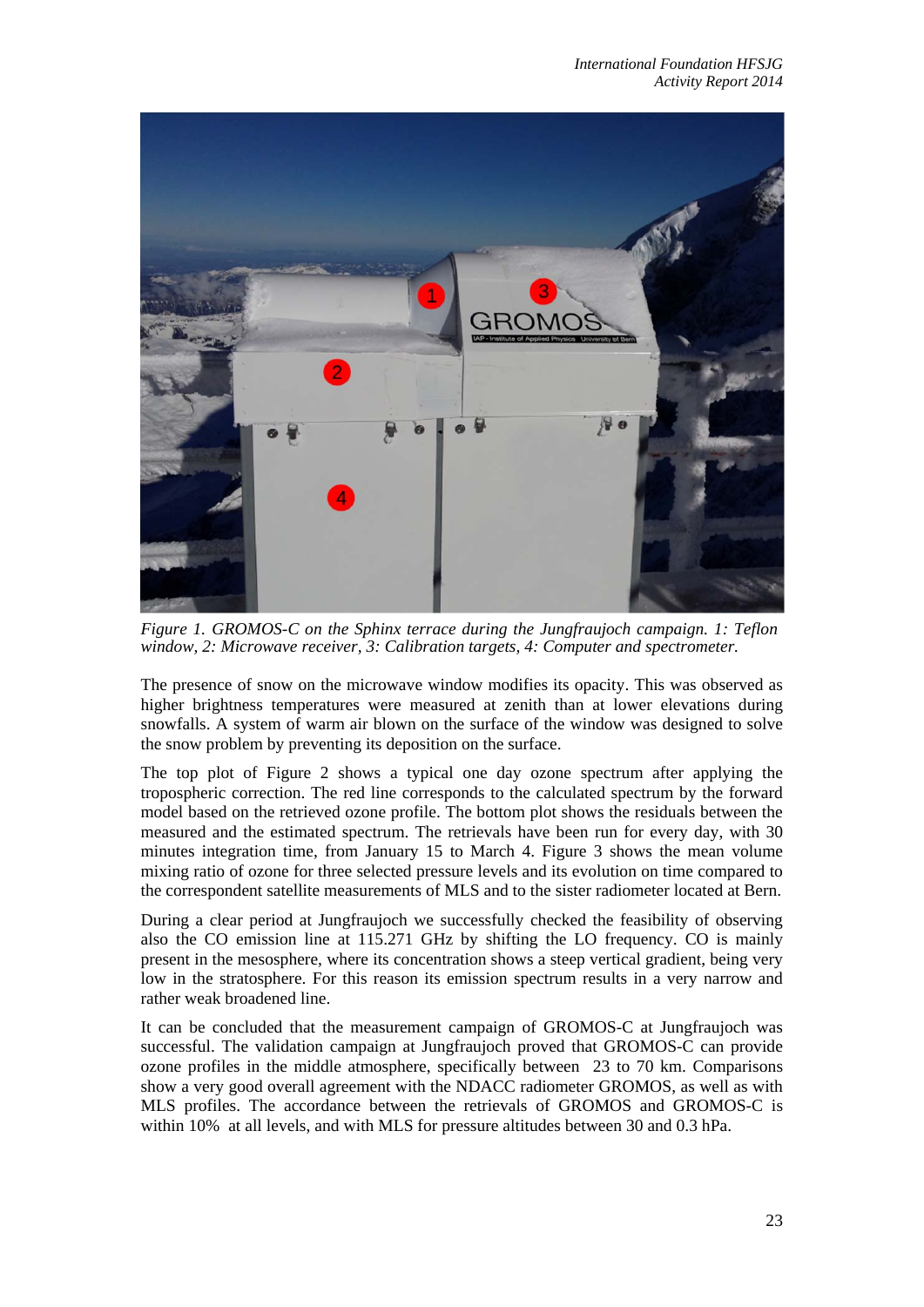

*Figure 2. Above, measured and simulated one day ozone spectrum; below, residuals between simulation and measurement.*



*Figure 3. Time series of ozone volume mixing ratio for 3 pressure levels, retrieved by GROMOS-C and compared with MLS convolved and the instrument GROMOS at Bern.*